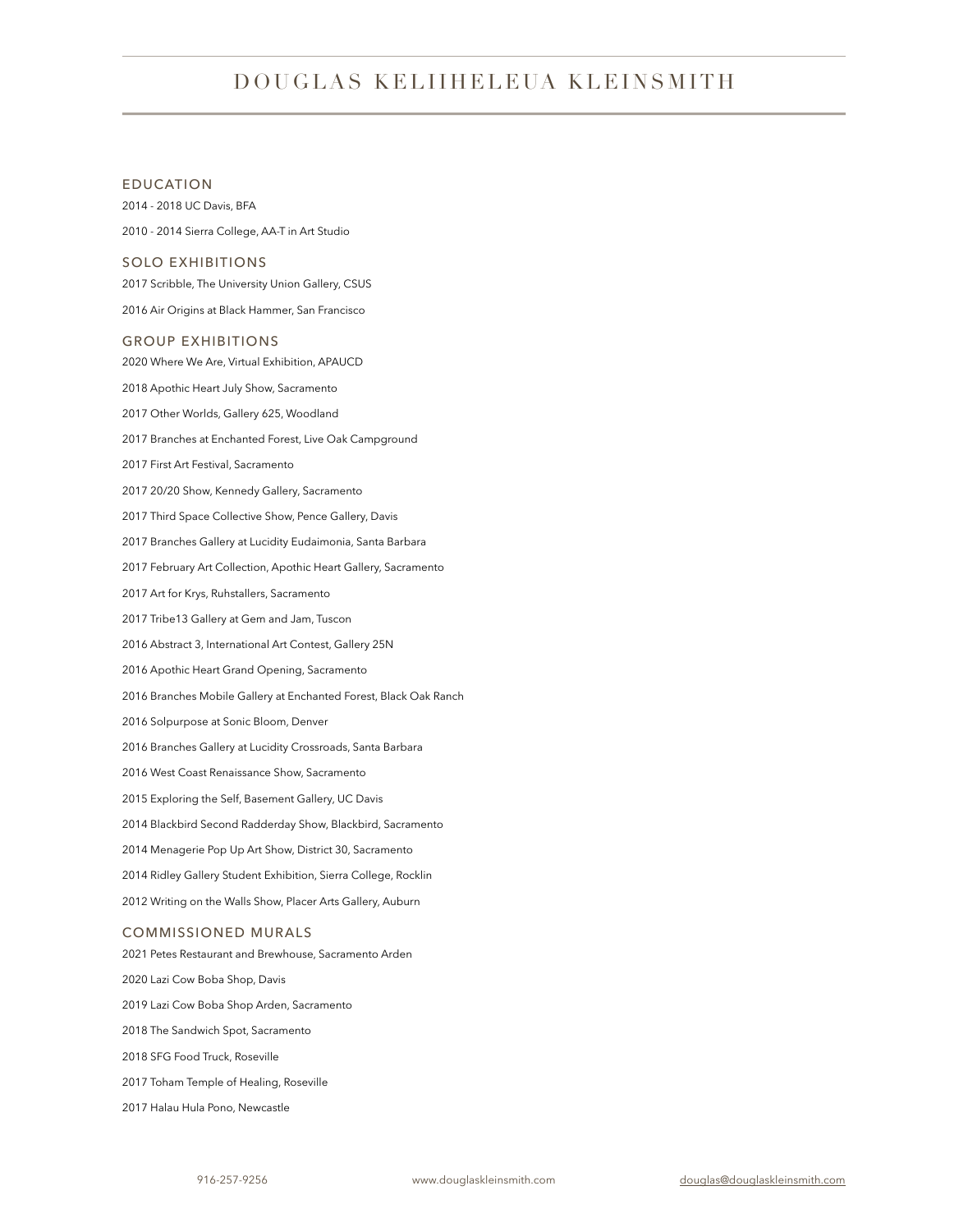2017 Fonizes Thrift Shop, Sacramento

2017 Bicycle Guys, El Dorado Hills

- 2017 Rosested Coffee Shop, Sacramento
- 2017 WarFit Corporate Gym, Marysville
- 2017 NorCal HydroGraphics, Newcastle
- 2016 Downtown Sacramento Partnership Office, Sacramento
- 2016 Lazi Cow Boba Shop, Davis
- 2016 The Boiling Pot, Davis
- 2016 Moonraker Brewery, Auburn
- 2016 CACfit Gym, Auburn
- 2015 Native Ink Tattoo, Auburn
- 2014 Community Skate Park, Auburn
- 2014 Anytime Fitness, Loomis
- 2014 Courthouse Athletics Cross Training Room, Auburn
- 2014 Kids First Office, Roseville
- 2014 Cornerstone Fellowship Church, Sacramento
- 2013 Truly Random Boutique, Loomis
- 2013 Off-Road Addiction Shop, Auburn
- 2013 Mid-Cal Cycle Shop, Auburn
- 2013 E.V. Cain Charter School, Auburn
- 2013 Sierra Grace Fellowship, Auburn
- 2013 Native Ink Tattoo, Auburn
- 2012 Beach Hut Deli, Rocklin
- 2010 Del Oro High Cafeteria

# LIVE PAINTING EVENTS

2022 Lightning in a Bottle, Kern County

2020 Digital LiB

2019 Lightning in a Bottle, Kern County

2019 Lost in Groove, Sacramento

2018 Heart and Soulstice, Wilseyville

2018 Lightning in a Bottle, Bradley

2018 Lucidity Rising Dawn, Santa Barbara

2017 Northern Nights Music Festival, Piercy

- 2017 Enchanted Forest, Black Oak Ranch,
- 2017 Lucidity Eudaimonia, Santa Barbara
- 2017 The Garden Groove Benefit Concert, Davis
- 2017 Art for Krys, Sacramento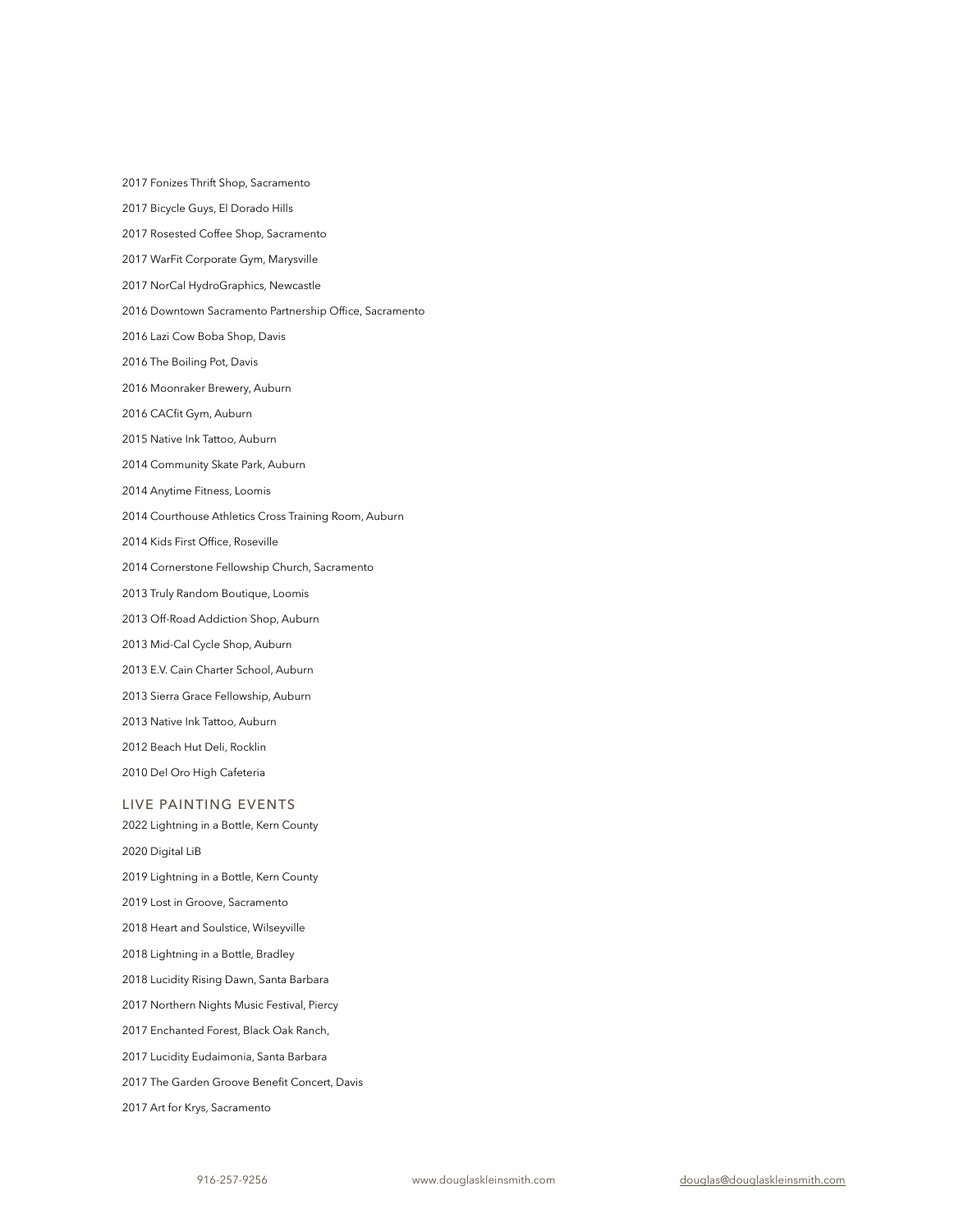2017 Gem & Jam Festival, Tuscon

2016 Strange and Unusual, Sacramento

2016 Spooked, Strange Fellows Hall Davis

2016 Still Dream, Belden Town

2016 Enchanted Forest Gathering, Black Oak Ranch

2016 Heart and Soulstice Gathering, Willseyville

2016 Sonic Bloom, Denver

2016 Lucidity Crossroads, Santa Barbara

2015 Lunar Transit, Utah

2015 Woogie Weekend, Silverado

2015 Lightning In a Bottle, San Antonio Reservoir

2015 Still Dream, Belden Town

2015 Book of Lists Event, San Jose Museum of Art

2014 Transcendence Music and Art Festival, Sacramento

2014 Sustainability Awareness Festival, Grass Valley

2014 Still Dream, Belden Town

2014 25th Anniversary for Kids-First, Roseville

2013 Arts and Innovations Day, Sierra College

2012 Buzzkill, Sierra College

2012 The Phunk-Phest at the Auburn Fairgrounds

2011 Celebrate Out-Loud Teen Expo and Street Fair

2011 Hip Hop in the Hills Showcase, Sierra College

2011 Hip-Hop and Diversity Day at Placer High

# PUBLICATIONS

2020 Shelter in Studio, Sacramento 365

2017 Matchbox Magazine

2017 Art After Dark March Issue, Pence Gallery, Davis

2016 The Auburn Journal, Front Cover "Artisans Gathering" Feature

2016 Gallery 25N International, Abstract 3 Competition

2012 Sierra College Journal, Rocklin

### **WORKSHOPS**

2018 Finding Abstraction, Heart and Soulstice Festival, Willseyville 2017 Finding Abstraction, Pence Gallery, Davis 2016 Art Workshop, Placer Arts Big Day of Giving at Auburn Placer Performing Arts Center 2016 Abstract Art Workshop, Earth Day Festival, Auburn 2015 Crowd Collaboration Art Workshop, Kids-First and Caring Hearts Society Gathering 2015 Lucid Dreaming Workshop, Writing and Reciting Event, Placer Arts Gallery